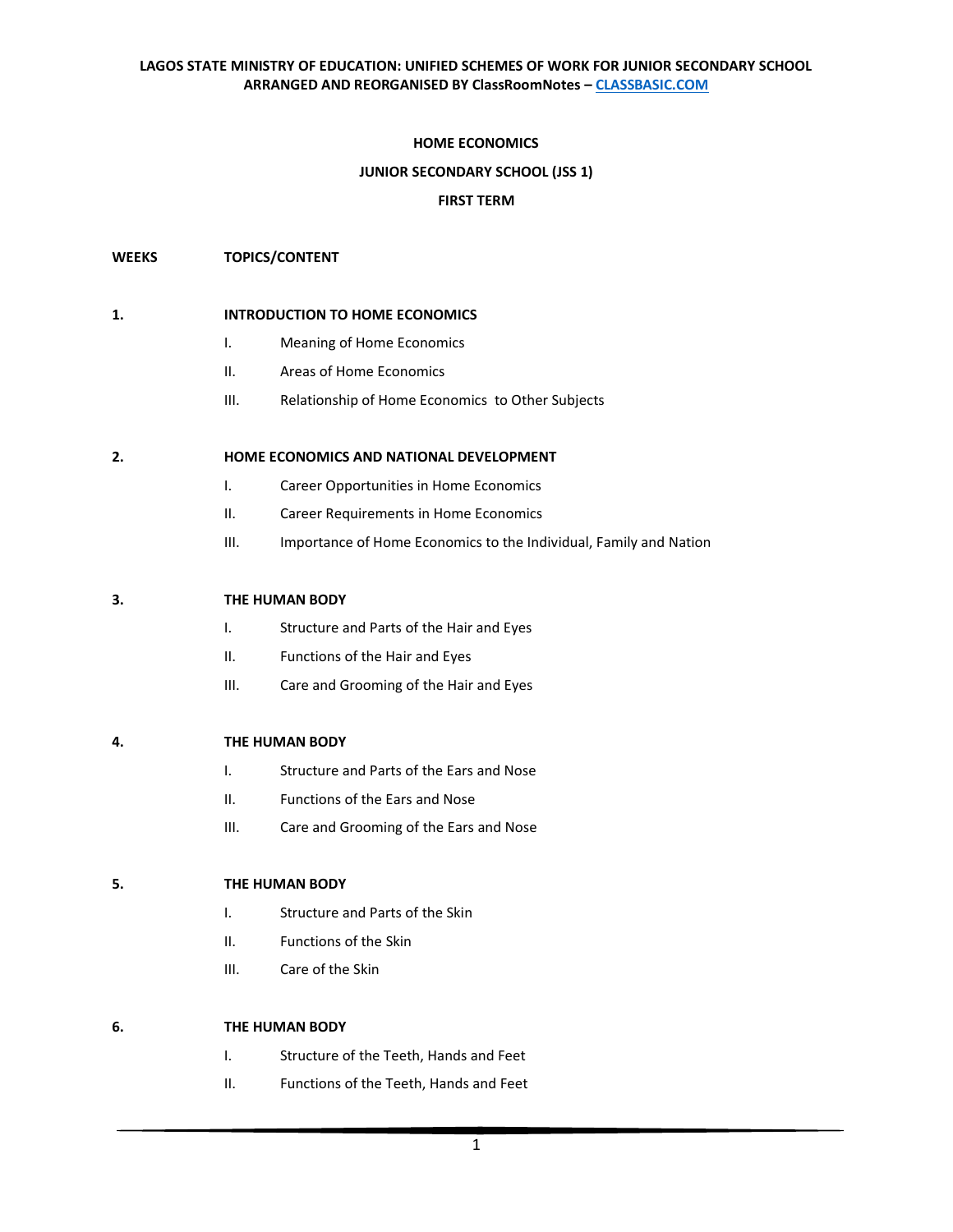III. Care of the Teeth, Hands and Feet

# **7. GOOD POSTURE AND EXERCISE**

- I. Meaning of Posture and Exercise
- II. Importance of Good Posture and Exercise
- III. Guidelines for maintaining Good Posture and Exercising the Body

# **8. HEALTHY FEEDING AND EATING PRACTICES**

- I. Healthy feeding practices include eat adequate diet, use of food in season etc.
- II. Healthy Eating Habits like Washing hands before and after eating, Keeping mouth closed while eating, Chewing food properly, etc.

## **9. HEALTHY FEEDING AND EATING PRACTICES**

- I. Effects of Unhealthy Feeding
- II. Practices e.g Margemus, Kwashiorkor, Obesity, etc.
- III. Food Activities Uses, Misuse and Defection

# **10. HEALTHY FEEDING AND EATING PRACTICES**

- I. Food Contaminants
- II. Harmful Substances that should not be consumed, e.g. banned additives, spoilt fruits, undercooked food, etc.
- III. Meaning of Drug Abuse
- IV. Effect of Drug Abuse in the Body

# **11. | 12. REVISION AND EXAMINATION**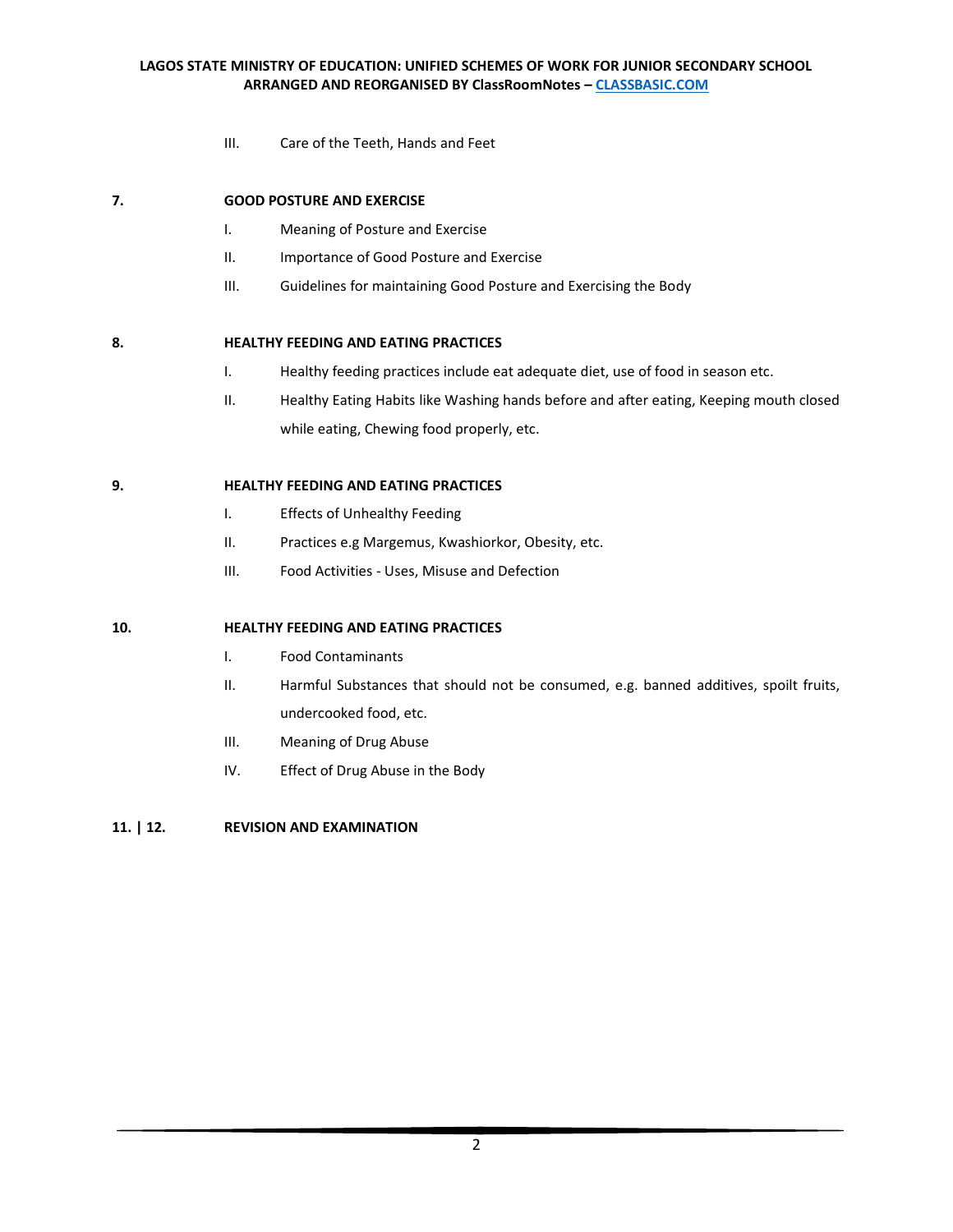# **HOME ECONOMICS**

## **JUNIOR SECONDARY SCHOOL (JSS 1)**

## **SECOND TERM**

## **WEEKS TOPICS/CONTENTS**

## **1. REVISION OF LAST TERM'S WORK**

- I. Introduction to Home Economics
- II. The Human Body
- III. Good Posture and Exercise
- IV. Healthy Feeding and Eating Practices

#### **2. THE FAMILY**

- I. Meaning of the Family
- II. Types of Family
- III. The Family Tree

# **3. THE HOME**

- I. Meaning and Characteristics of a Home
- II. Difference between a Home and a House
- III. Explain the Meaning of Domestic Violence
- IV. Guide against Domestic Violence

#### **4. CARE OF THE FAMILY HOUSE**

- I. Reasons for Care of the House
- II. Equipment, Tools and Materials needed to Care for the House
- III. Daily and Weekly Care of the Family
- IV. Waste Disposal

#### **5. PRODUCTION OF CLEANING AGENTS, DEODORANTS, COSMETICS**

- I. Types of Home Made Cleaning Agent
- II. Uses of Cleaning Agents
- III. Preparation of Cleaning Agents Prepare Home Made Polish and different Types of Cleaning Agents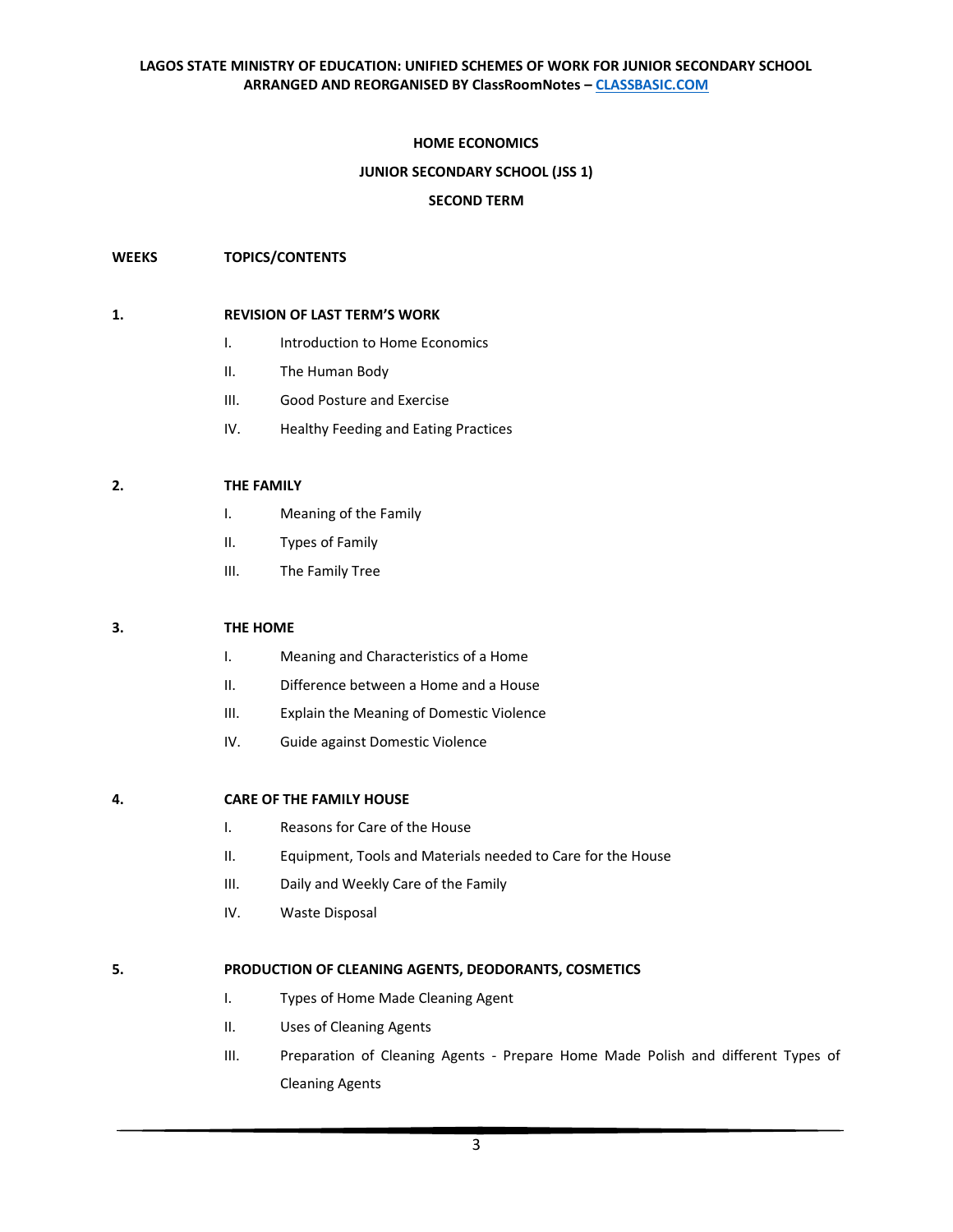# **6. USES OF HOME MADE POLISH AND CLEANING AGENTS**

- I. Types of Cosmetics
- II. Materials and Tools required for Making Cosmetics, e.g. Pomade, Cream and Deodorants
- III. Production of Cosmetics

# **7. PRODUCTION OF HOME – MADE CLEANING AGENTS**

- I. Safety, Quality and Regulatory Control of Cosmetics Products in Nigeria
- II. Roles of Regulatory Bodies of NAFDAC, Son, etc.

## **8. FAMILY NEEDS, GOALS AND STANDARDS**

- I. Meaning and Types of Family Needs and Wants
- II. Meaning of family Goals and Standards
- III. List Family Needs, e.g. Food, Clothing, Shelter, etc.

## **9. FAMILY NEEDS, GOALS AND STANDARD**

- I. Relationship among Family Needs, Goals and Standards
- II. Explain Family Resource Management
- III. Uses of Family Needs, goals and Standard in Resource Management

# **10. DECISION MAKING IN THE FAMILY**

- I. Meaning and Steps in Decision Making
- II. Simple Personal and Family Decisions

# **11. | 12. REVISION AND EXAMINATION**

**HOME ECONOMICS**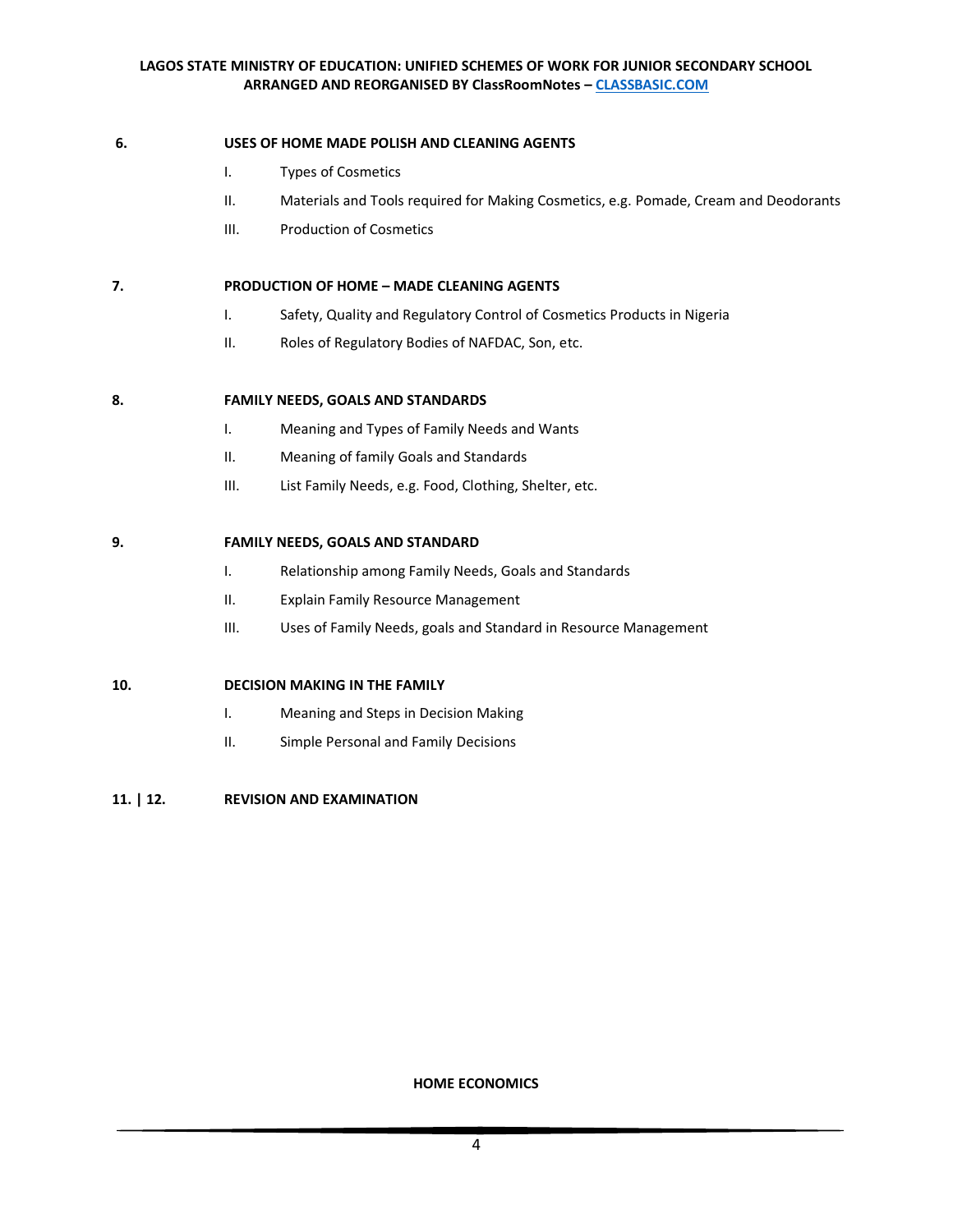# **JUNIOR SECONDARY SCHOOL (JSS 1)**

## **THIRD TERM**

## **WEEKS TOPICS/CONTENTS**

## **1. BASIC SEWING PROCESSES**

- I. Permanent Stitches
- II. Temporary Stitches
- III. Make Different Types of Temporary Stitches, e.g. tailor's tacking, oven hasting, etc.
- IV. Make Different Permanent stitches e.g. Running, Tack, Hemming, etc.

# **2. BASIC SEWING PROCESSES**

- I. Decorative stitches e.g. satin
- II. Stem, herringbone, cross, etc.
- III. Seams

## **3. PRODUCTION OF CLOTHING AND HOUSEHOLD ARTICLES/CRAFTS**

- I. List and explain simple relevant household articles and crafts
- II. Tools, Equipments and Materials for making a Simple Relevant Articles and Crafts

#### **4. PRODUCTION OF CLOTHING AND HOUSEHOLD ARTICLES/CRAFTS**

- I. Construction of Simple Relevant, e.g. apron, cap, needlework, bag, headrest, table mat, puffs, purse, curtain holder, bibs, armrest, shopping bag, napkins, handkerchief, headtie., etc.
- II. Production of income yielding crafts e.g tie/dye, batik fabrics.

# **5. PUBERTY, ADOLESCENCE, SEXUALLY TRANSMITTED INFECTIONS (STIs), HIV/AIDS AND HUMAN**

# **RIGHTS**

- I. Meaning of Puberty and Adolescence
- II. Describe the signs of puberty in boys and girls

# **6. ADOLESCENCE, HUMAN RIGHTS**

- I. Needs and Challenges of the Adolescence
- II. Fundamental Human Rights and Rights of the Child